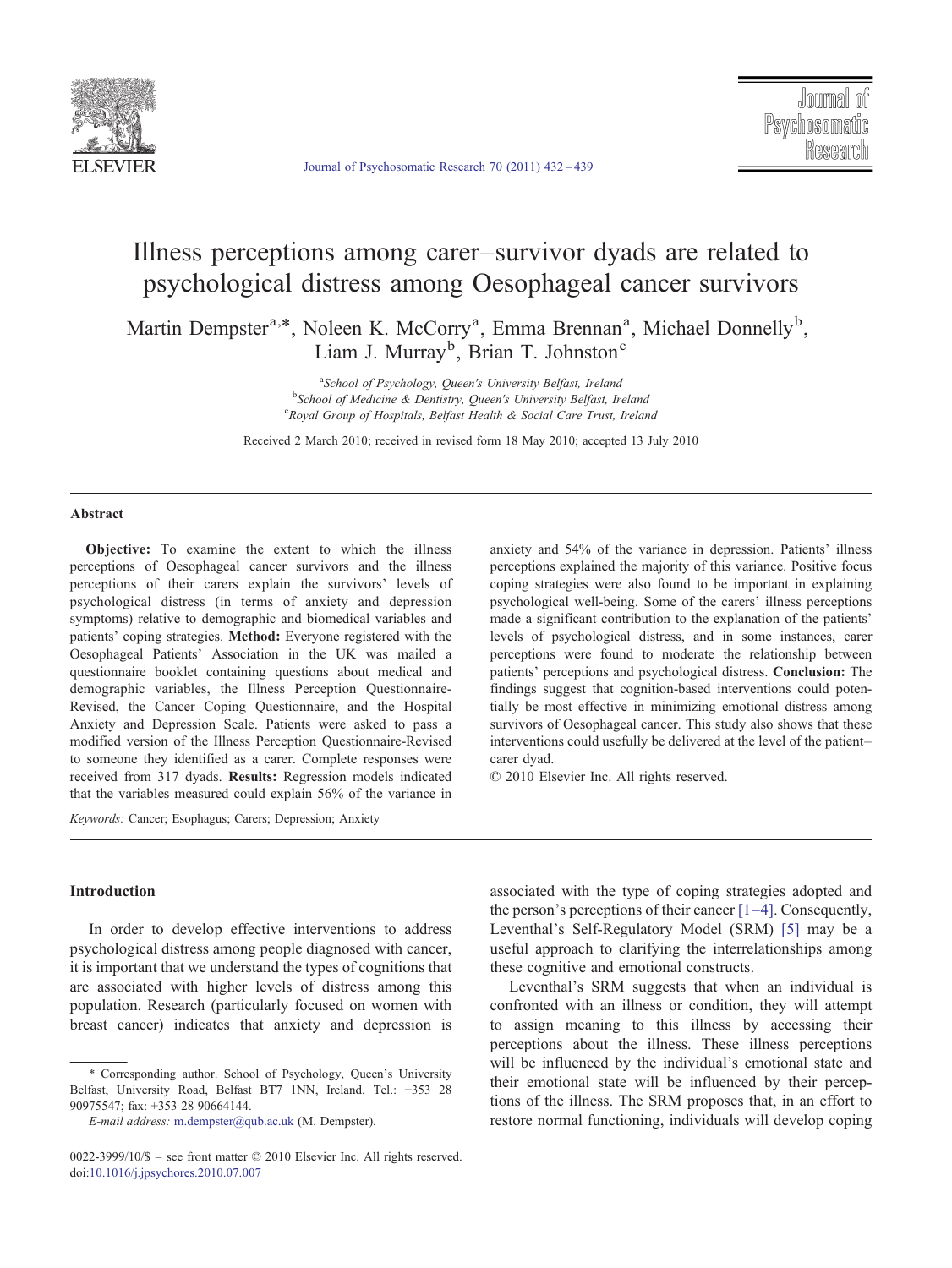strategies (based on their illness perceptions and emotional state), which will then be evaluated in terms of their success in restoring equilibrium. The result of this evaluation may be a change in coping strategy and/or a change in perceptions about the illness. In summary, the model suggests that a person's perceptions about an illness and their coping strategies can have an impact on their psychological well-being.

Research using quantitative methodologies has tended to focus on the illness perceptions component of the model and there is a growing body of research demonstrating strong relationships between illness perceptions and (physical and psychological) health outcomes [\[6\]](#page--1-0). Illness perceptions, as assessed by the Illness Perception Questionnaire-Revised [\[7\],](#page--1-0) are mental representations of illness by the individual within various domains: time line (acute/chronic), time line (cyclical), personal control, treatment control, consequences, cause, and illness coherence.

Illness perceptions have been shown to explain a significant proportion of the variance in psychological distress in head and neck cancer [\[8,9\]](#page--1-0) and in breast cancer [\[10\],](#page--1-0) even after controlling for disease-related variables. However, the nature of the relationships between illness perceptions and psychological distress differ between the different types of cancer. This clearly suggests that the factors which may impact on psychological health are specific to the type of cancer of interest. However, no published research has examined the relationship between illness perceptions and psychological health among survivors of Oesophageal cancer. The present study will address this gap.

Furthermore, previous research suggests that the levels of psychological distress experienced by people with chronic illness can also be affected by the illness perceptions of family carers  $[11–13]$ . This previous research indicates that in some situations, incongruence in couples' perceptions is detrimental to psychological health. For example, the mood of women with breast cancer is affected detrimentally when their assessment of their adjustment to breast cancer is incongruent with their husband's assessment [\[13\]](#page--1-0) and the incongruence of perceptions of controllability over infertility between a women and her partner has been shown to be related to distress [\[11\]](#page--1-0). Yet, in other situations, incongruence appears to be a positive outcome. For example, people with eating disorder who did not agree with the illness perceptions expressed by their relatives were less distressed than those who agreed with their relative's perceptions of eating disorder [\[12\]](#page--1-0). Again, therefore, the effect of the illness perceptions held by the carer on the distress experienced by the patient may be condition-specific.

In summary, previous research indicates that illness perceptions are useful in explaining the levels of psychological distress experienced by people with chronic illness and that the illness perceptions held by their carers might also impact on these levels of distress. However, given the condition-specific nature of these relationships, it is important to investigate the nature and extent of these relationships within the Oesophageal cancer population. Therefore, the specific research questions which will be addressed are:

- 1. To what extent do the illness perceptions of Oesophageal cancer survivors and the illness perceptions of their carers explain psychological distress (in terms of anxiety and depression symptoms), relative to demographic and biomedical variables, among these survivors of Oesophageal cancer?
- 2. To what extent do the survivors' coping strategies influence or mediate these relationship between illness perceptions and psychological distress?

### Method

Participants were recruited via the Oesophageal Patients' Association (OPA) UK database. The OPA is a support group formed to help patients and their families cope with the difficulties arising from the treatment associated with Oesophageal cancer. Cancer survivors on the database were mailed a questionnaire booklet containing items relating to demographic information (sex, age and whether there was someone in their life who they would label a "carer"), medical history (time since diagnosis, number of comorbidities, number of symptoms experienced during the previous month that were considered to be related to Oesophageal cancer) and the following questionnaires:

The Hospital Anxiety and Depression Scale (HADS) [\[14\].](#page--1-0) This is a 14 item scale which is divided into two dimensions—anxiety (seven items) and depression (seven items). Respondents choose one from four responses to each item. Their responses are then summed within dimensions and a total score for each dimension is obtained, with higher scores representing higher levels of anxiety and depression. Scores for the anxiety dimension and the depression dimension can be categorised as follows: 0–7, normal; 8– 10, mild; 11–14, moderate; 15–21, severe. The HADS has been validated among a population of people with cancer [\[15\]](#page--1-0) and is the most frequently used screening tool for psychological distress in cancer care [\[16\].](#page--1-0)

The Cancer Coping Questionnaire (CCQ) [\[17\]](#page--1-0). This is a 21-item questionnaire which assesses five dimensions: reflection/relaxation coping, positive focus, diversion, planning and use of interpersonal support. Higher scores on each scale indicate that this coping strategy is used more often. Psychometric properties are sound [\[17\].](#page--1-0)

Illness Perception Questionnaire-Revised (IPQ-R) [\[7\].](#page--1-0) This questionnaire was used to assess the following illness cognitions: time line acute/chronic, time line cyclical, personal control, treatment control, consequences, cause, and illness coherence. Higher scores on the personal control and treatment control scales indicate that the person has a stronger belief in the effectiveness of their